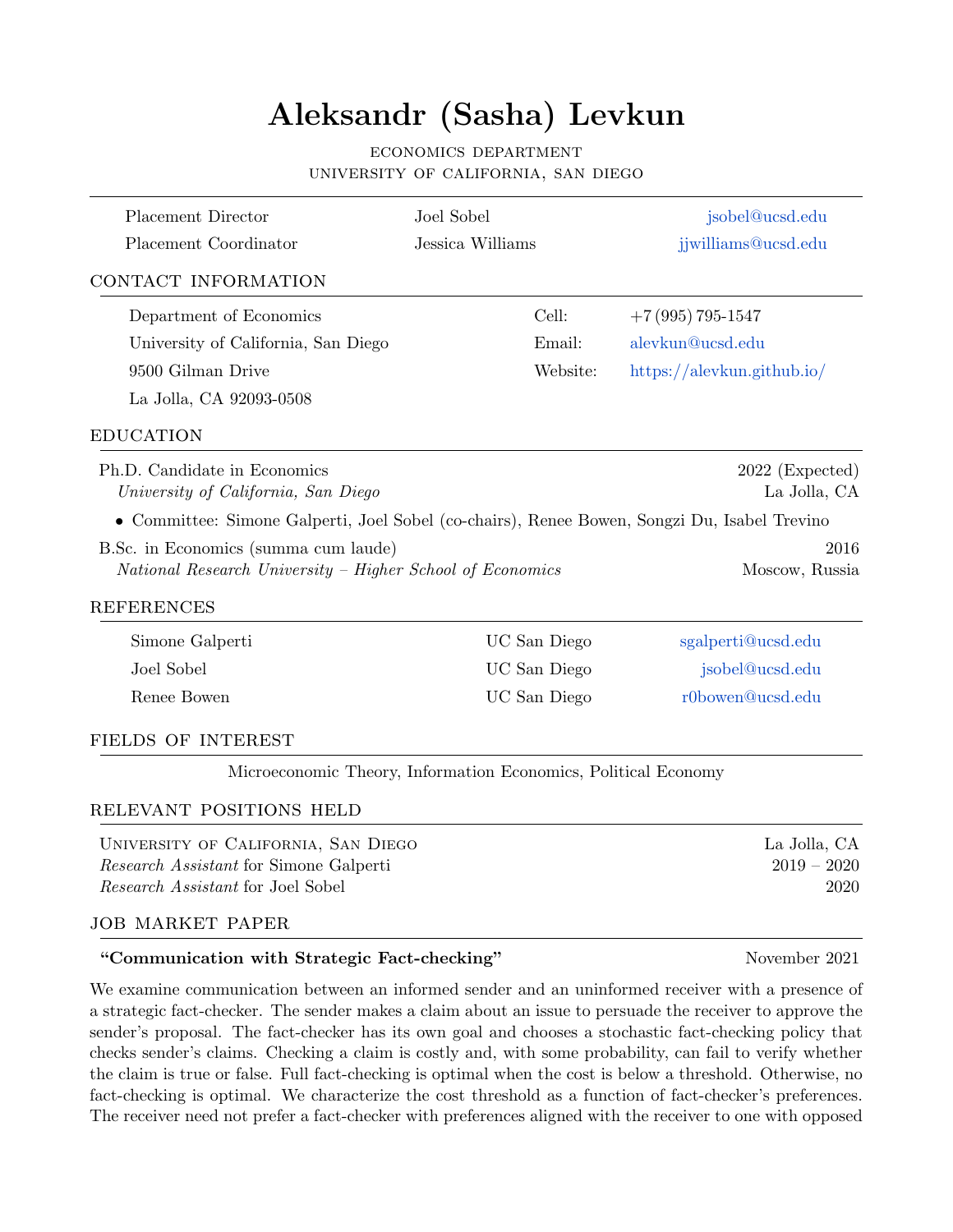• Probability and Statistics, Econometrics

preferences. Adding multiple fact-checkers does not necessarily improve communication even when all fact-checkers are willing to fully check by themselves. For intermediate cost of checking, having multiple fact-checkers can lead to underprovision of fact-checking due to free riding.

## working papers

# "The Value of Data Records" with Simone Galperti and Jacopo Perego, R&R at The Review of Economic Studies October 2021

Many online platforms intermediate trade between sellers and buyers relying on individual data records of their personal characteristics. A key question is how much value a platform derives from each record. Is this value higher for one buyer than for another? What are its properties? We answer these questions by combining a modern information-design perspective with classic duality methods. We show that the value of a buyer's record cannot be correctly assessed by focusing only on the payoff that a platform directly earns from the trade between that buyer and a seller. This is because of a novel externality between records, which arises when a platform pools records to withhold information from the sellers. We then characterize how much a platform is willing to pay for more records—e.g., for getting new buyers to join it—and for better records—e.g., for more information about existing buyers. Our analysis establishes basic properties of the demand side of data markets. Our methods apply generally to a large class of principal-agent problems.

## "Strategic Mediation of Information in Autocracies" May 2020

"Subjective Uncertainty and Contract Dissolution"

This paper presents the optimal editorial policy for state-owned media manipulating information flow from a strategic informed elite to an uninformed receiver. The receiver attempts to match the state of the ruler's competence with a binary action. If the elite's and audience's preferences are too distant from each other, then the editorial policy is uninformative. Otherwise, the media signal whether the state is higher or lower than a threshold which depends on the elite's preferences. The media benefit from a more lenient elite, as long as the elite is not too lenient. The media are worse off when the receiver is more critical of the ruler, whereas the elite generally is better off when the receiver is more critical. When the receiver has private information about how critical he is, I characterize the lower bound on the media's payoff obtained within the class of restricted editorial policies. I identify a sufficient condition that implies the bound is achieved.

## work in progress

| TEACHING EXPERIENCE<br>UNIVERSITY OF CALIFORNIA, SAN DIEGO                                                                                                                                                                                                   | La Jolla, CA                    |
|--------------------------------------------------------------------------------------------------------------------------------------------------------------------------------------------------------------------------------------------------------------|---------------------------------|
| Teaching Assistant                                                                                                                                                                                                                                           | $2017$ – present                |
| • Econ 1 (Principles of Microeconomics), ECON 3 (Principle of Macroeconomics), Econ 100ABC<br>(Microeconomics), ECON 109 (Game Theory), Econ 142 (Behavioral Economics), Econ 171 (Deci-<br>sions Under Uncertainty), ECON 210B (Macroeconomics B, graduate) |                                 |
| NATIONAL RESEARCH UNIVERSITY – HIGHER SCHOOL OF ECONOMICS<br>Teaching Assistant                                                                                                                                                                              | Moscow, Russia<br>$2015 - 2016$ |

with Renee Bowen and Malte Lammert 2021